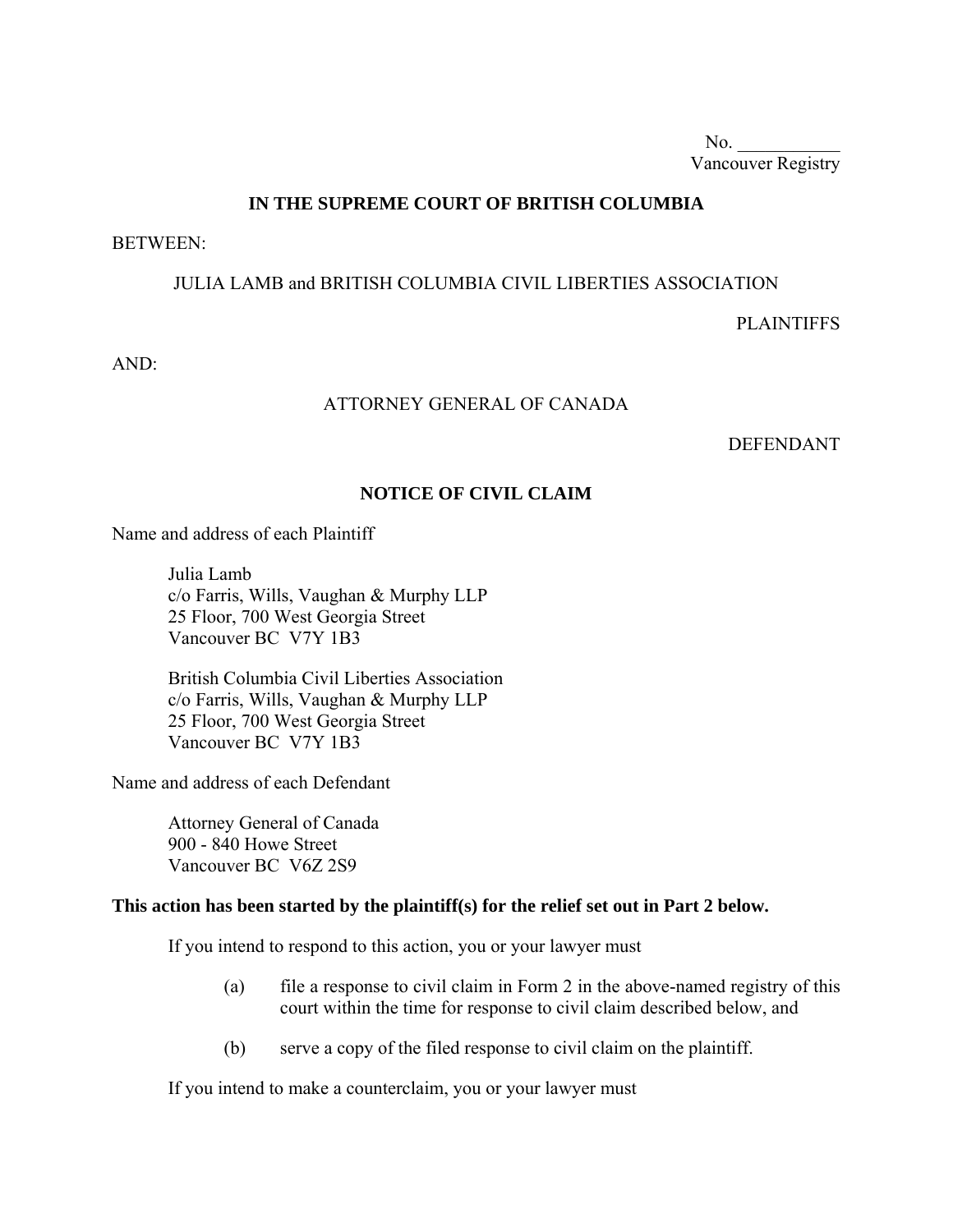- (a) file a response to civil claim in Form 2 and a counterclaim in Form 3 in the above-named registry of this court within the time for response to civil claim described below, and
- (b) serve a copy of the filed response to civil claim and counterclaim on the plaintiff and on any new parties named in the counterclaim.

JUDGMENT MAY BE PRONOUNCED AGAINST YOU IF YOU FAIL to file the response to civil claim within the time for response to civil claim described below.

#### **Time for response to civil claim**

A response to civil claim must be filed and served on the plaintiff(s),

- (a) if you were served with the notice of civil claim anywhere in Canada, within 21 days after that service,
- (b) if you were served with the notice of civil claim anywhere in the United States of America, within 35 days after that service,
- (c) if you were served with the notice of civil claim anywhere else, within 49 days after that service, or
- (d) if the time for response to civil claim has been set by order of the court, within that time.

#### **CLAIM OF THE PLAINTIFF**

#### **Part 1: STATEMENT OF FACTS**

- 1. The Plaintiff Julia Lamb ("Julia"), age 25, is a marketing assistant who lives in Chilliwack, British Columbia.
- 2. The Plaintiff British Columbia Civil Liberties Association ("BCCLA") is a non-profit, advocacy group incorporated in 1963 pursuant to British Columbia's *Society Act*, R.S.B.C. 1996, c. 433, with a registered office located at 900 Helmcken Street, Second Floor, Vancouver, British Columbia, V6Z 1B3.
- 3. The Defendant Attorney General of Canada ("Canada") has an address for service at 900 - 840 Howe Street, Vancouver, British Columbia, V6Z 2S9.

#### **"Grievous and Irremediable Medical Condition"**

4. A "grievous and irremediable medical condition" is a serious medical condition, including an illness, disease or disability, that has been diagnosed as such by a medical practitioner and that causes enduring suffering that is intolerable to the individual in the circumstances of his or her condition. "Irremediable" does not require the patient to undertake treatments that are not acceptable to the individual.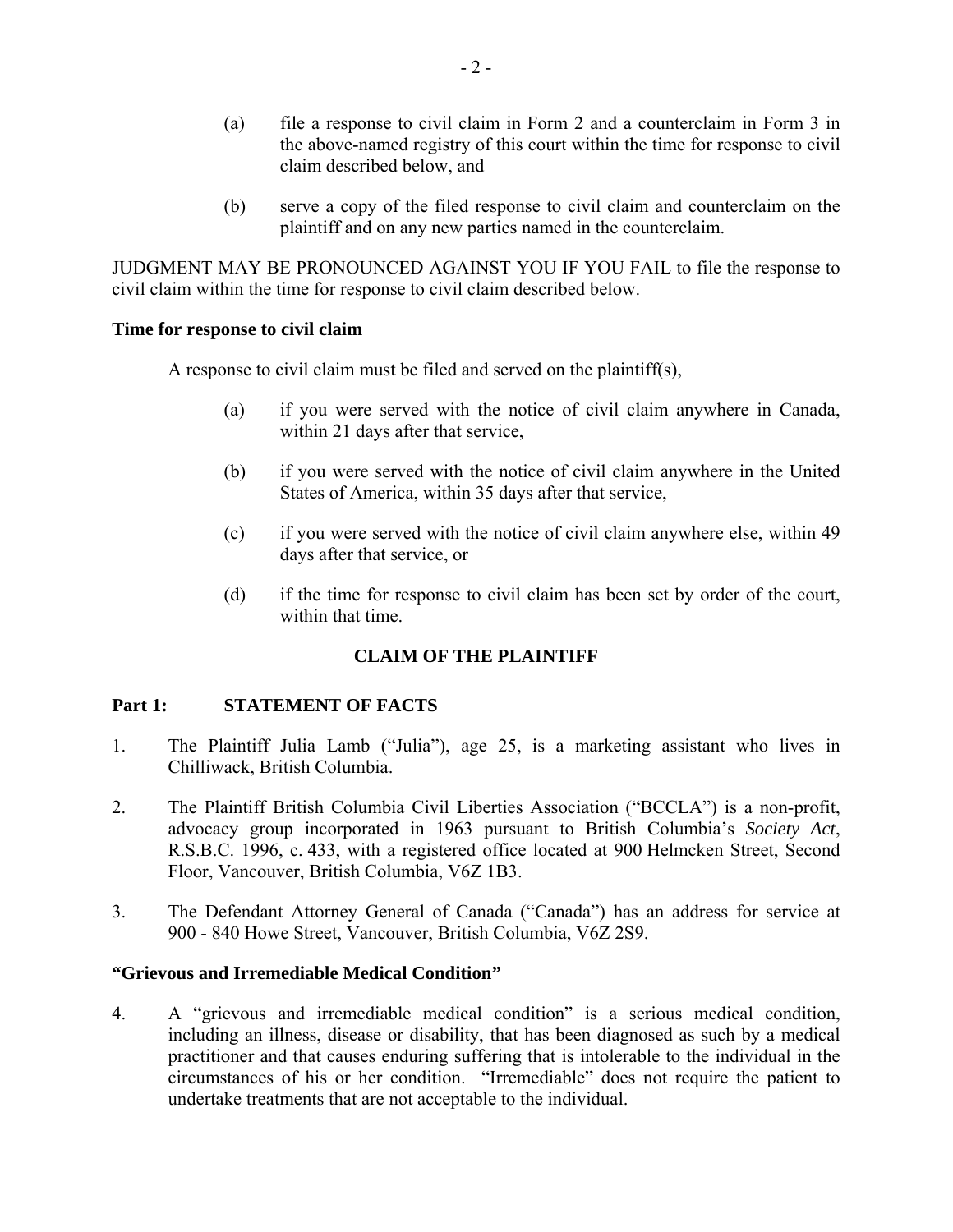### **"Impugned Laws"**

5. This claim challenges the constitutional validity of the following underlined portions of s. 241.2 of the *Criminal Code*, R.S.C. 1985, c. C-46, as amended by Bill C-14, assented to on June 27, 2016 (the "impugned laws"):

> **241.2 (1)** A person may receive medical assistance in dying only if they meet all of the following criteria:

**(a)** they are eligible - or, but for any applicable minimum period of residence or waiting period, would be eligible - for health services funded by a government in Canada;

**(b)** they are at least 18 years of age and capable of making decisions with respect to their health;

**(c)** they have a grievous and irremediable medical condition;

**(d)** they have made a voluntary request for medical assistance in dying that, in particular, was not made as a result of external pressure; and

**(e)** they give informed consent to receive medical assistance in dying after having been informed of the means that are available to relieve their suffering including palliative care.

**(2)** A person has a grievous and irremediable medical condition only if they meet all of the following criteria:

- **(a)** they have a serious and incurable illness, disease or disability;
- **(b)** they are in an advanced state of irreversible decline in capability;

**(c)** that illness, disease or disability or that state of decline causes them enduring physical or psychological suffering that is intolerable to them and that cannot be relieved under conditions that they consider acceptable; and

**(d)** their natural death has become reasonably foreseeable, taking into account all of their medical circumstances, without a prognosis necessarily having been made as to the specific length of time that they have remaining.

## **Julia**

6. Julia has Spinal Muscular Atrophy ("SMA"), Type 2, a hereditary disease that causes weakness and wasting of the voluntary muscles. This wasting may lead over time to areflexia, overall muscle weakness, difficulty walking/standing/sitting, loss of strength of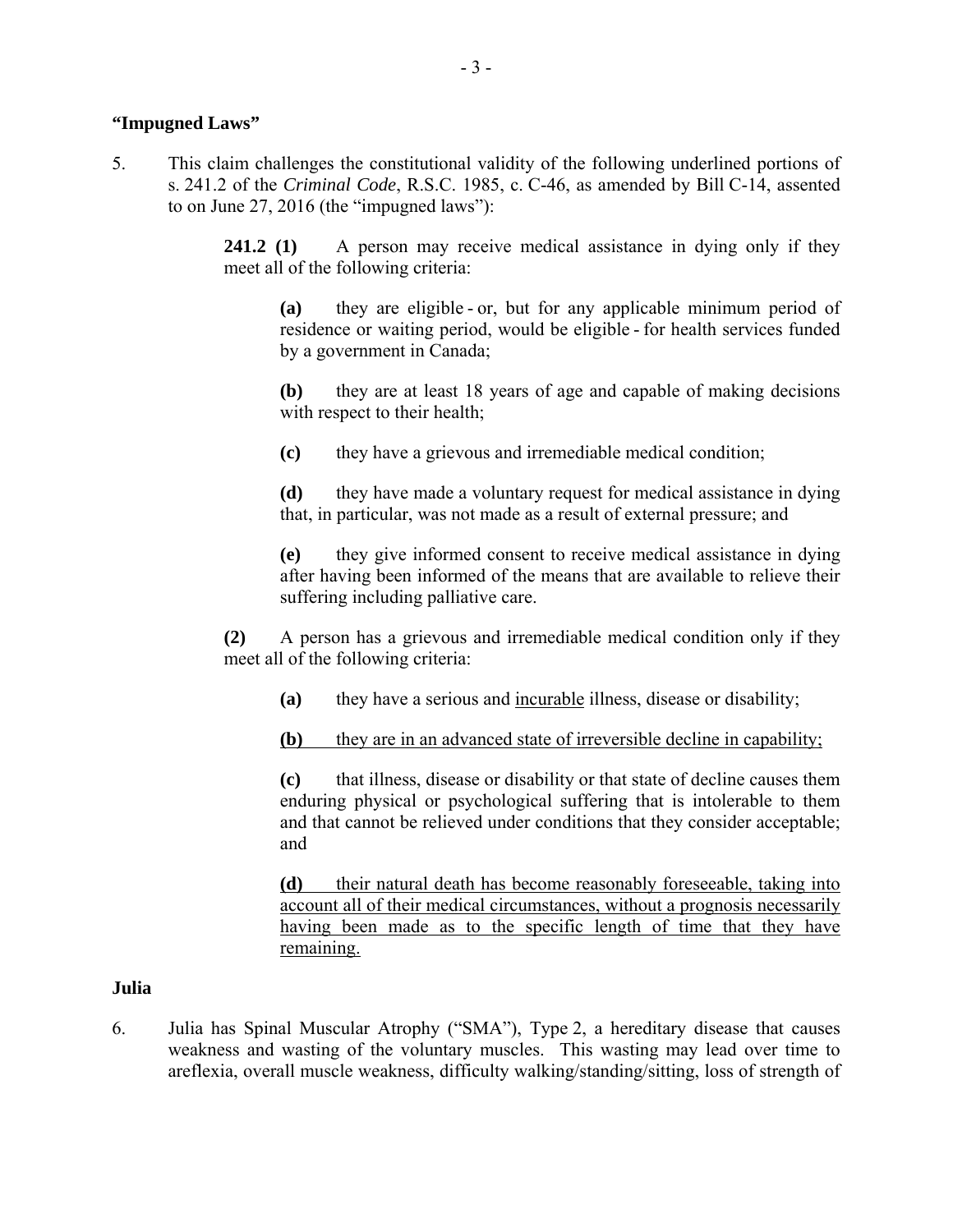the respiratory muscles and respiratory distress, fasciculations of the tongue and difficulty swallowing.

- 7. SMA is caused by an abnormal or missing gene known as the "survival motor neuron gene 1." The gene is responsible for the production of a protein essential to motor neurons, which are the nerves that control muscle movement. Without the ability to produce this protein, motor neurons in the spinal cord degenerate and die.
- 8. SMA is a progressive degenerative disease. Progress is known to vary greatly. It has no known cure or effective pharmacological treatment. Care is symptomatic.
- 9. SMA has no negative impact on cognitive development.
- 10. Most individuals with SMA Type 2 live well into adulthood, although life expectancy is reduced. Death before the age of 20 is frequent, but many SMA Type 2 patients live through their 40s and 50s.
- 11. Julia was diagnosed with SMA when she was 16 months old. She was never able to crawl or walk. She began using a wheelchair when she was six years old. She developed scoliosis (curvature of the spine), which is a common symptom of SMA, because normal growth of the skeletal system relies on normally functioning muscles. At age seven, Julia underwent surgery for her scoliosis, which was causing one of her lungs to collapse. The surgery entailed applying hooks and screws to her spine to anchor two long rods.
- 12. Julia's disease progressed throughout her childhood and adolescence. When she was a child, she could stand for periods of time in a standing frame, which supports a person in a standing position. By the time she was an adolescent, she had begun to develop osteoporosis, a medical condition in which the bones become brittle and fragile from loss of tissue. Julia's bones and muscles could no longer support her weight in a standing position.
- 13. Julia began to suffer repeated respiratory infections.
- 14. Julia lived with her parents until 2010. Despite her increasing disability, Julia moved out of her parents' home to live as independently as possible and lived on her own from September 2010 to April 2011 while attending school in Richmond. She then returned to live with her parents until January 2016. She has since been living independently in her own apartment with the help of three care aides, with whom she is very close.
- 15. Julia's care aides provide home care for approximately 18 hours a day, attending to her overnight, in the morning and in the evening. She currently is not capable of any daily living activities and requires assistance for bathing, dressing, toileting and preparing meals. Julia is able to feed herself, but requires a care aide to cut her food into small bites because recently she has begun to experience increased difficulty with swallowing.
- 16. Julia is unable to roll herself over in bed, so she requires the assistance of an aide to roll her over during the night so she does not develop pressure sores. Julia wakes up to five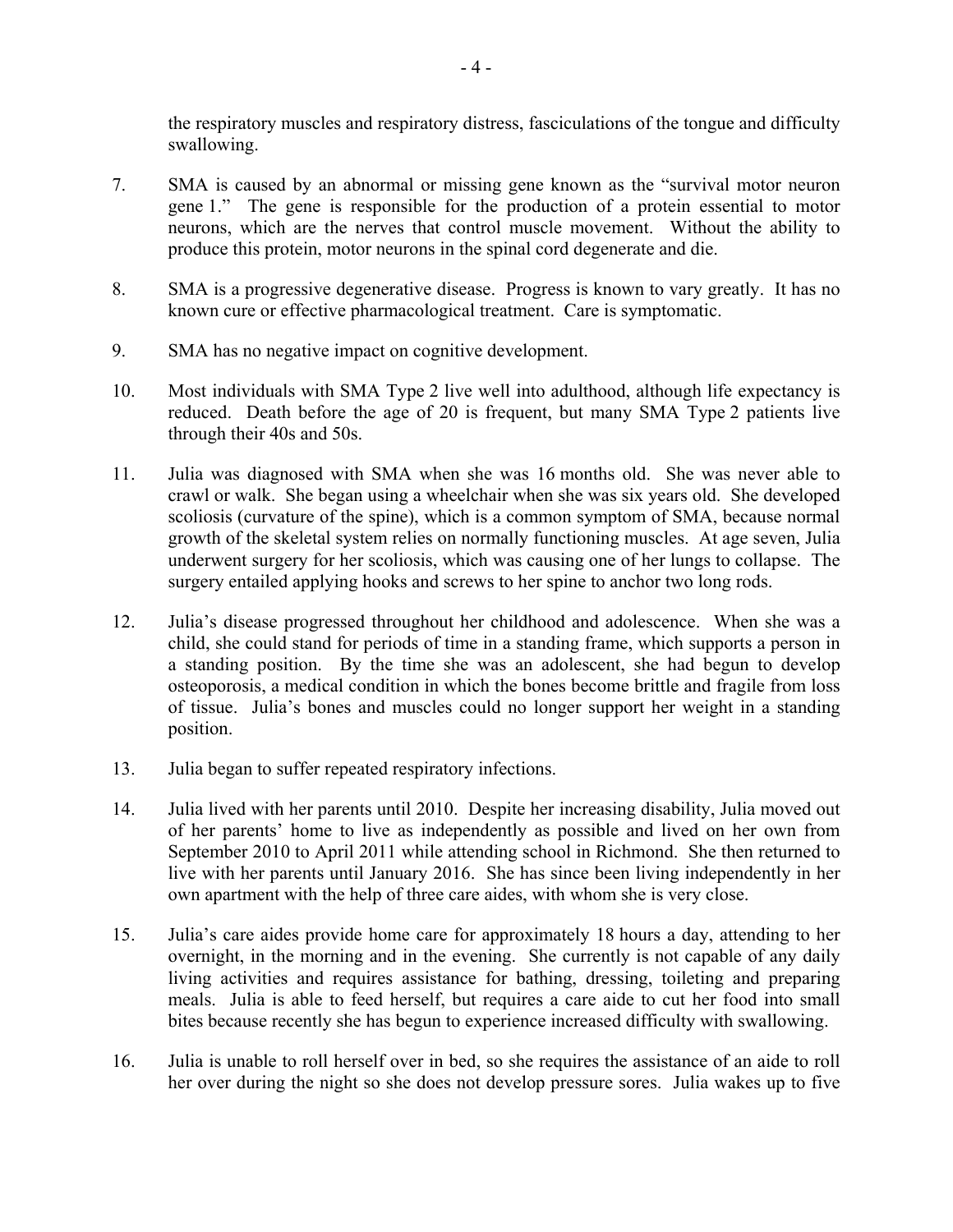times per night from discomfort and pain and requires assistance to adjust her positioning. Her waking throughout the night leaves her fatigued.

- 17. Julia values her alone time. While she has a good relationship with her care aides, she is sensitive to the moods of other people and she finds it exhausting to be so frequently in the company of other people.
- 18. Julia is unable to move or bend her legs and is unable to bend her hips. She has severe weakness in her arms and legs, although she retains a limited range of movement in her arms.
- 19. Julia loves writing and she is able to type on her computer and write longhand. Julia graduated from high school from G.W. Graham Secondary School. She attended a fashion marketing program at Kwantlen Polytechnic University in Richmond. She completed one year of the program before having to quit due to health issues.
- 20. She is also able to manually control her electric wheelchair.
- 21. She cannot brush her hair because she cannot reach over her head, but she is able to apply her own makeup.
- 22. Julia experiences frequent pain from muscle contractures in her hips, shoulders, elbows, wrists and ankles. The condition is caused by stiffness and muscle constriction in muscles, joints, tendons and ligaments, which restricts normal movement. Physiotherapy has provided her with temporary gains in mobility, but has not provided lasting relief. She also occasionally experiences severe back pain as a result of her scoliosis surgery.
- 23. Julia relies on a wheelchair for mobility, which allows her to leave her apartment most days. Julia works part-time as a marketing assistant for a local clothing retailer, writing their newsletters and managing their social media accounts. She largely works from home, however she makes weekly visits to the company's store locations, and conducts market research by visiting other stores in the area.
- 24. In the last couple of years, Julia has become increasingly concerned about her progressively declining health. She feels as though her body is starting to fail her, which makes it difficult for her to feel as though she can forge ahead in life.
- 25. Her grasp is not as strong as it used to be. She can no longer reach as far with her arms.
- 26. Her lung capacity has decreased and is currently only at 30 percent. She has noticed that her breathing has become more shallow. She lives with the constant fear that a mild cold could lead to pneumonia and a permanent further decrease in lung function.
- 27. Last year, she started waking with excruciating headaches, which her physician told her was likely caused by breathing difficulties. As result, for the past year she has been sleeping every night with a BiPAP, a machine that assists with breathing.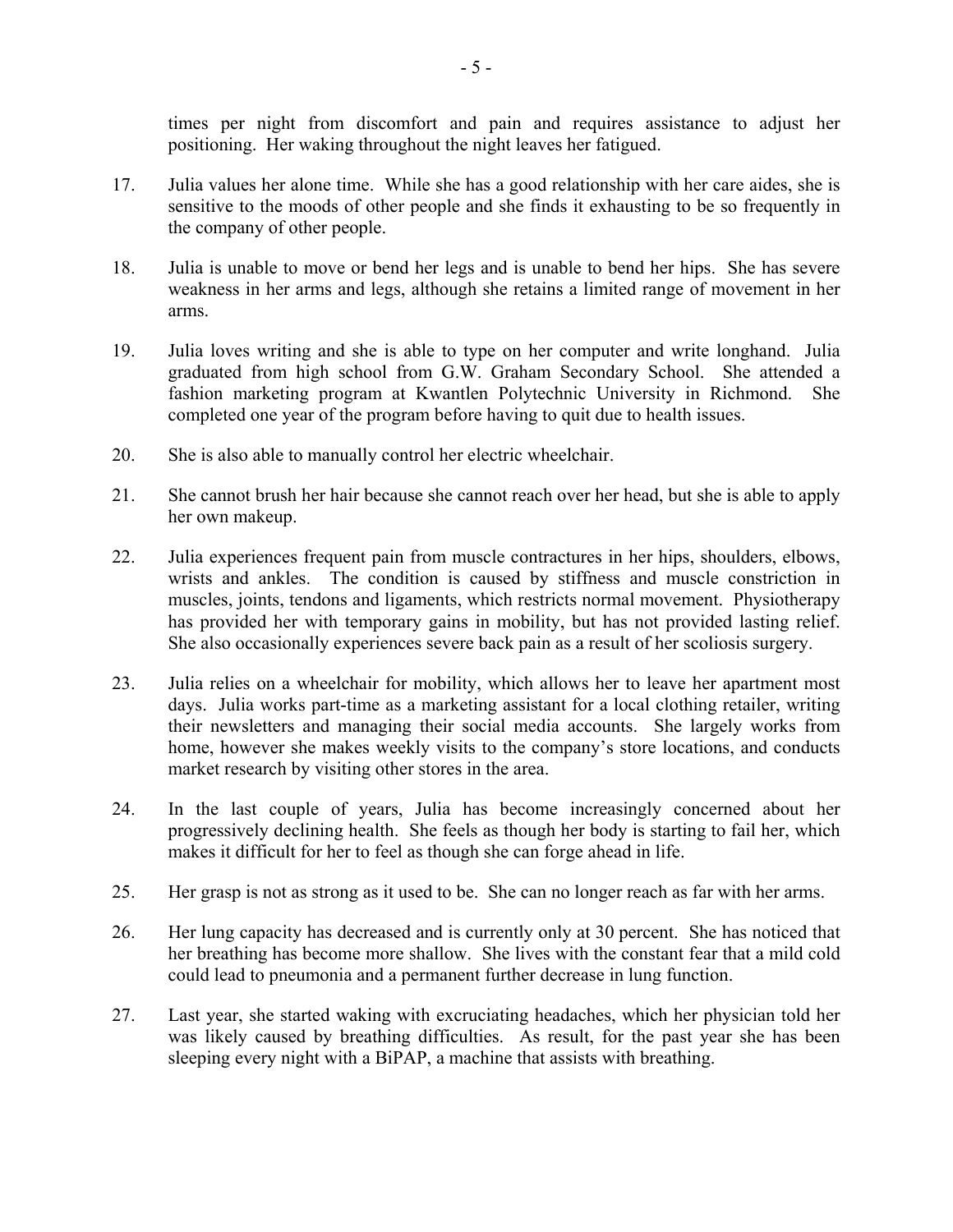- 28. Julia now tires more easily. Although she used to be able to write term papers for school, she now sometimes finds herself exhausted after writing a single email.
- 29. Julia's osteoporosis is now severe. In the last several years, she has broken her ankles numerous times from falling. Last month, she broke her leg in two places after she leaned forward in her wheelchair and could not stop herself from falling over. The bone fractures were extremely painful.
- 30. Julia may require a permanent tracheotomy in the future. Julia worries that a tracheotomy may negatively impact her ability to communicate orally.
- 31. Should Julia's respiratory function decrease further, Julia may be able to breathe independently yet require a ventilator for quality of life, much as she uses the BiPAP presently. While ventilators may be portable, they are cumbersome and Julia dreads the further restriction of her mobility.
- 32. Julia may lose the use of her hands. She fears losing the ability to drive her wheelchair and write and type because she loves to express herself through writing. She also loves to use illustration and drawing programs on her computer.
- 33. Through worsening muscle function in her throat, Julia may lose the ability to eat. She worries about requiring tube feeding.
- 34. Julia tries to keep moving and maintain her active lifestyle, but she feels a shadow looming over her. Julia fears that the worst possible version of her future – one where she suffers increased pain and discomfort, has difficulty breathing sufficiently well on her own, loses her independence and loses her ability to express herself – could come upon her at any time. She has no way to know how and when her disease will progress, but she knows that it is possible that it will bring intolerable suffering upon her and that the time period she will be left in that state could be of unknown and unbearable duration.
- 35. Julia's choices are already limited by her disability. Julia wants the peace of mind of knowing that provided she is fully informed and clearly consents to it, she has the right to be able, should her medical condition bring her to the point of enduring and intolerable suffering, to seek medical assistance in dying in order to alleviate that suffering regardless of how long she might survive in that state and regardless of the fact that predicting her life expectancy may be beyond the capability of her physicians or that her death from natural causes is not reasonably foreseeable or that she may not be in an advanced state of irreversible decline.
- 36. The fact that the impugned laws may not allow Julia to have access to medical assistance in dying should her symptoms develop in such a way as to cause her intolerable suffering causes Julia great stress and deprives her of peace of mind.

## **The BCCLA**

37. The objects of the BCCLA include the promotion, defence, sustainment and extension of civil liberties and human rights in British Columbia and Canada. To that end, the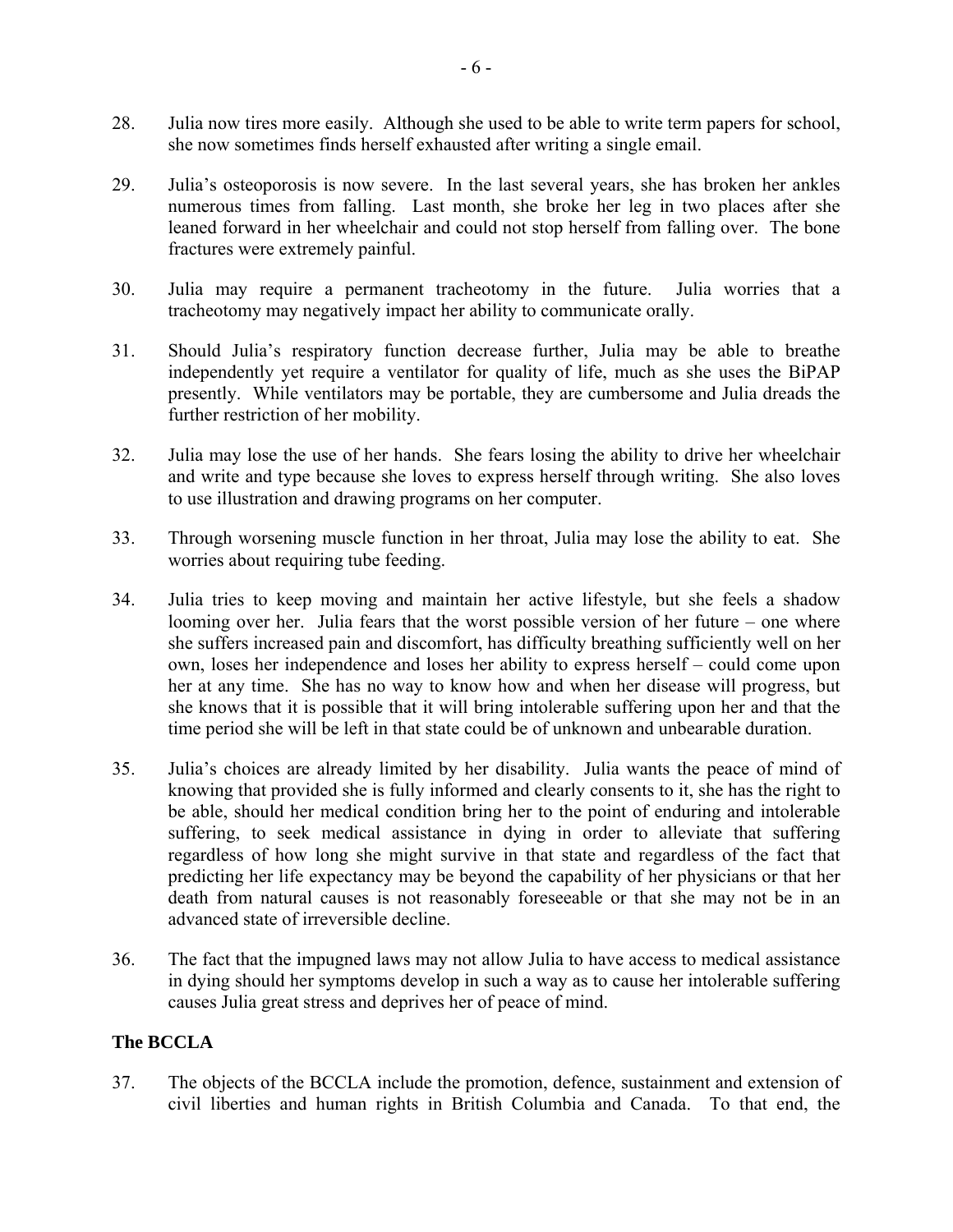BCCLA prepares position papers, engages in public education, assists individuals to address violations of their rights and takes legal action as a plaintiff and intervenor.

- 38. In addition to the BCCLA's long standing interest in matters of patients' rights and health policy, the BCCLA has been extensively involved in advocacy and education in respect to end of life choices, including assisted suicide and voluntary euthanasia.
- 39. The BCCLA was the institutional plaintiff in *Carter v. Canada (Attorney General)*, 1 which litigation successfully struck down ss. 241(b) and 14 of the *Criminal Code* as unjustifiably violating s. 7 of the *Charter*. *Carter #1* was the impetus for Bill C-14, which ultimately resulted in the enactment of the impugned laws.
- 40. The BCCLA has consistently opposed the criminalization of assisted suicide and voluntary euthanasia arguing that the principles of liberty, autonomy and equality, as well as the humanitarian commitment to preventing unnecessary suffering and to preserving the dignity of the individual, justify decriminalization.
- 41. The BCCLA has sufficient interest to be granted public interest standing, in that:
	- a. this claim raises a serious challenge to the constitutional validity of the impugned laws in the context of medical assistance in dying;
	- b. the BCCLA has a demonstrated, serious and genuine interest in the subject matter of this litigation;
	- c. the scope of the constitutional right to seek medical assistance in dying is relevant to all Canadians, regardless of their current state of health, given the frequency of the occurrence of medical conditions capable of causing grievous and irremediable illness and related suffering;
	- d. the BCCLA is comprised of thousands of members any of whom may one day wish or need to avail themselves or their loved ones of medical assistance in dying;
	- e. the resources and expertise of the BCCLA confirm its capacity to bring forward the claim and to ensure that the issues will be presented in a sufficiently concrete and well-developed factual setting;
	- f. while directly affected patients could, in theory, bring their own cases to court, it is unreasonable to expect grievously and irremediably ill persons, in light of their particular personal circumstances and suffering, to bring on and carry through to completion, a lengthy and involved legal challenge of the type set out in this claim;
	- g. the claim raises issues in the public interest that transcend the interests of any single patient who may be directly affected; and

<sup>&</sup>lt;u>.</u> <sup>1</sup> *Carter v. Canada (Attorney General)*, 2015 SCC 5 [*Carter #1*]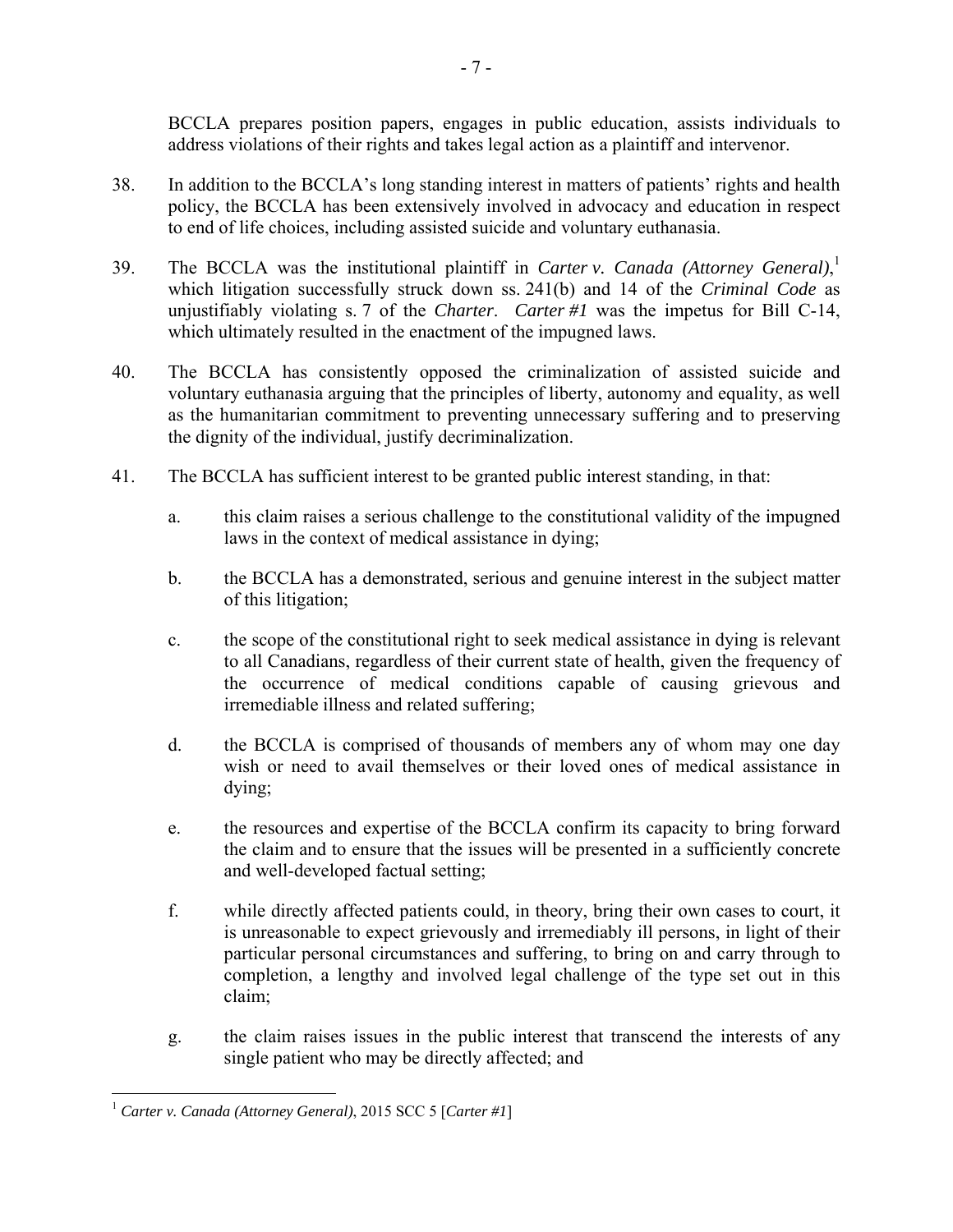h. the claim is, in all of the circumstances, a reasonable and effective means of bringing the matter before the court.

## *Carter #1* **Procedural History**

- 42. In April 2011, the BCCLA and a number of directly affected individuals launched a constitutional challenge to the provisions of the *Criminal Code* which, at that time, constituted an absolute prohibition against medical assistance in dying.
- 43. The group of plaintiffs represented people who had both terminal and non-terminal medical conditions. Kay Carter could have had an operation to alleviate her spinal stenosis, but opted not to given the risk and downside of the operation itself. The evidence from witnesses before the Court also included evidence from people with terminal and non-terminal medical conditions, including evidence from people for whom a natural death was not "reasonably foreseeable". The record before the Court included evidence from people who had grievous and irremediable medical conditions but were not in an advanced state of irreversible decline in capability.
- 44. The trial judge held that the impugned provisions breached s. 7 and also breached s. 15 of the *Charter*, and that neither breach was justified under s. 1.<sup>2</sup>
- 45. The British Columbia Court of Appeal majority allowed the appeal on the basis of the doctrine of *stare decisis.* Chief Justice Finch, dissenting, agreed that *stare decisis*  foreclosed consideration of, among other things, s. 15 of the *Charter*. He held that the impugned laws breached s. 7 as overbroad and grossly disproportionate, and were not saved under s.  $1<sup>3</sup>$
- 46. On October 15, 2015, the Supreme Court of Canada unanimously declared that ss. 241 and 14 of the *Criminal Code* unjustifiably infringe s. 7 of the *Charter* and are of no force or effect to the extent that they prohibit physician-assisted death for a competent adult person who (1) clearly consents to the termination of life and (2) has a grievous and irremediable medical condition (including an illness, disease or disability) that causes enduring suffering that is intolerable to the individual in the circumstances of his or her condition. As a result, the Court concluded that it was unnecessary to decide whether the prohibition also violates s. 15. The Court suspended its declaration of invalidity for  $12$  month.<sup>4</sup>
- 47. On January 15, 2016, the majority of the Supreme Court of Canada granted Canada's application for a four month extension of the suspension of the declaration of invalidity. However, the majority exempted Quebec from the extension. Further, during the four month extension period, the majority granted an exemption to those who wished to exercise their rights by application to the superior court of their jurisdiction for relief in accordance with the criteria set out in para. 127 of *Carter #1*. 5

<sup>&</sup>lt;sup>2</sup> Carter v. Canada (Attorney General), 2012 BCSC 886 [Trial Reasons], paras. 16-18, 1393

 $\frac{3}{3}$  Carter v. Canada (Attorney General), 2013 BCCA 435, paras. 171-79<sup>7</sup><br> $\frac{4}{3}$  Carter #1, paras. 127-28<br> $\frac{5}{3}$  Carter v. Canada (Attorney General), 2016 SCC 4, para. 7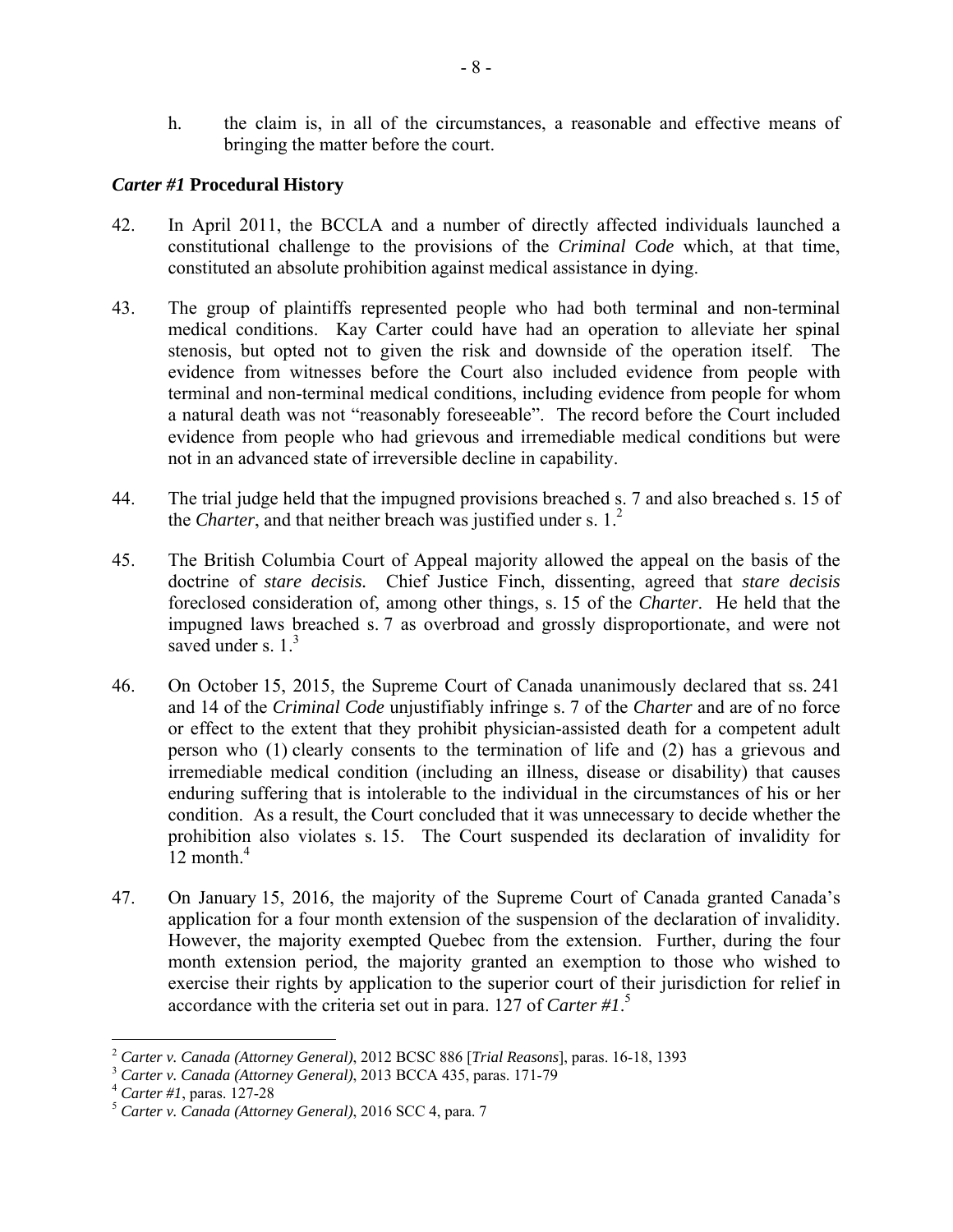48. During the four month exemption period, a number of individuals in various provinces sought and obtained exemptions on the basis of paragraph 127 of *Carter #1.* For some of those individuals, a "natural death" was not "reasonably foreseeable".

#### *Carter #1* **Facts**

- 49. The following findings of fact were made by the trial judge and upheld by the Supreme Court of Canada. The plaintiffs plead and rely on all of the findings of fact in *Carter #1* and in particular highlight the following:
- 50. People with grievous and irremediable medical conditions who cannot seek physician assistance in dying may be condemned to a life of severe and intolerable suffering. (*Carter #1*, para. 1)
- 51. A person facing this prospect has two options: she can take her own life prematurely, often by violent or dangerous means, or she can suffer until she dies from natural causes. The choice is cruel. (*Carter #1*, para. 1)
- 52. This choice imposes unnecessary suffering on affected individuals, deprives them of the ability to determine what to do with their bodies and how those bodies will be treated, and may cause those affected to take their own lives sooner than they would were they able to obtain a physician's assistance in dying. (*Carter #1*, para. 90)
- 53. Current unregulated end-of-life practices in Canada such as the administration of palliative sedation and the withholding or withdrawal of lifesaving or life-sustaining medical treatment - can have the effect of hastening death and there is a strong societal consensus that these practices are ethically acceptable. (*Trial Reasons*, para. 357; *Carter #1*, para. 23)
- 54. The "preponderance of the evidence from ethicists is that there is no ethical distinction between physician-assisted death and other end-of-life practices whose outcome is highly likely to be death." (*Trial Reasons*, para. 335; *Carter #1*, para. 23)
- 55. There are qualified Canadian physicians who would find it ethical to assist a patient in dying if that act were not prohibited by law. (*Trial Reasons*, para. 319; *Carter #1* para. 23)
- 56. In each foreign system that permits assisted dying, there is general compliance with regulations. The Oregon and the Netherlands regimes show that a system can be designed to protect the socially vulnerable. The "predicted abuse and disproportionate impact on vulnerable populations has not materialized" in Belgium, the Netherlands and Oregon. Those systems work well in protecting patients from abuse while allowing competent patients to choose the timing of their deaths. (*Trial Reasons*, paras. 684-85; *Carter #1* para. 25, 104-05, 109)
- 57. People with disabilities are not at heightened risk of accessing physician-assisted dying. (*Trial Reasons*, paras. 852, 1242; *Carter #1*, para. 107) Thus unconscious bias by physicians will not undermine the assessment process. (*Trial Reasons*, para. 1129;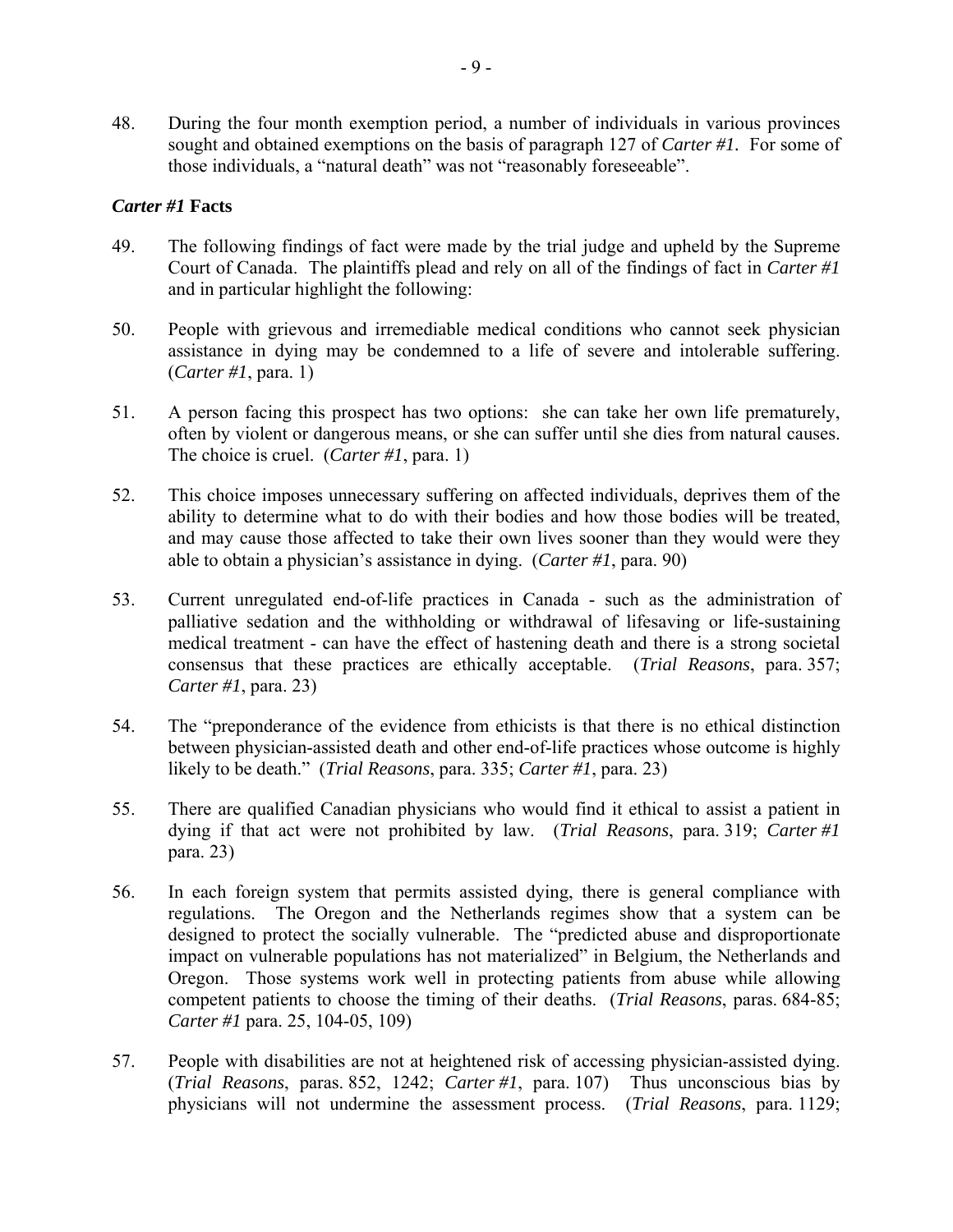*Carter #1*, para. 107) There is no heightened risk to socially vulnerable populations in the permissive jurisdictions. (*Trial Reasons*, para. 731; *Carter #1*, para. 107) A permissive regime in Canada will not result in a "practical slippery slope." (*Trial Reasons*, para. 1241; *Carter #1*, paras. 107, 109, 120)

- 58. Legalization of physician-assisted dying does not impede the development of palliative care. The effects of a permissive regime would "not necessarily be negative." (*Trial Reasons*, para. 736; *Carter #1*, paras. 26, 109)
- 59. Any changes in the physician-patient relationship following legalization "could prove to be neutral or for the good." (*Trial Reasons*, para. 746; *Carter #1*, paras. 26, 109)
- 60. The risks of physician-assisted death "can be identified and very substantially minimized through a carefully-designed system" that imposes strict limits that are scrupulously monitored and enforced. (*Trial Reasons*, para. 883; *Carter #1*, paras. 27, 105, 109, 117)
- 61. It is feasible for properly qualified and experienced physicians to reliably assess patient competence and voluntariness. Coercion, undue influence, and ambivalence can all be reliably assessed as part of that process. (*Trial Reasons*, paras. 795-98, 815, 837, 843; *Carter #1*, paras. 27, 106, 109) It is possible for physicians to apply the informed consent standard to patients who seek assistance in dying. (*Trial Reasons*, para. 831; *Carter #1*, paras. 27, 106, 109, 115-17)
- 62. Not every person who wishes to end their life is vulnerable. (*Trial Reasons* para. 1136; *Carter #1*, para. 86)
- 63. There are people with disabilities who have a considered, rational and persistent wish to end their own lives. (*Trial Reasons*, para. 1136; *Carter #1*, para. 86)
- 64. It is problematic to conflate decision-making by grievously and irremediably ill persons about the timing of their deaths, with decision-making about suicide by persons who are mentally ill, or whose thinking processes are affected by substance abuse, trauma or other such factors. (*Trial Reasons*, para. 814)

#### **Relevant Social Norms**

65. A significant number of countries now authorize medical assistance in dying, including the provision of same to individuals with grievous and irremediable medical conditions for whom a natural death is not reasonably foreseeable or who are not in an advanced state of irreversible decline.

#### **Conditions and Suffering Excluded Under Impugned Provisions**

66. There are a significant number of medical conditions that may cause intolerable suffering prior to "natural death" being reasonably foreseeable and/or prior to reaching an advanced stage of irreversible decline in capability. The following are non-exhaustive examples of such conditions: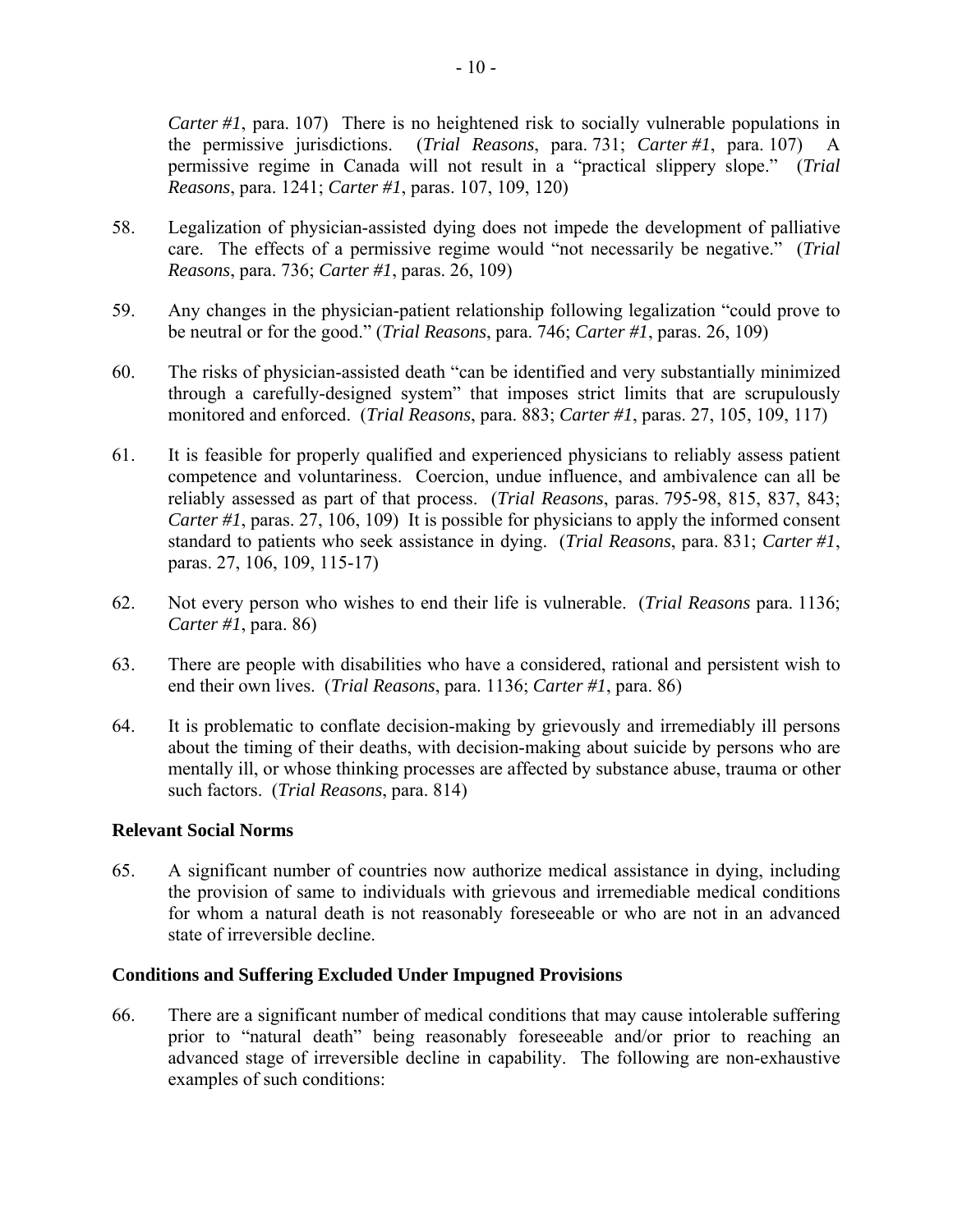- a. Spinal muscular atrophy;
- b. Multiple sclerosis;
- c. Spinal stenosis;
- d. Locked-in syndrome;
- e. Severe conversion disorder;
- f. Traumatic spinal injury;
- g. Parkinson's disease; and
- h. Huntingdon's disease.

## **Part 2: RELIEF SOUGHT**

The plaintiffs seek the following relief:

- 1. a declaration that to the extent that the impugned laws unjustifiably infringe s. 7 of the *Canadian Charter of Rights and Freedoms* (the "*Charter*"), Part I of the *Constitution Act, 1982*, being Schedule B to the *Canada Act 1982* (U.K.), 1982, c. 11 (the "*Constitution Act, 1982*"), the impugned laws are of no force and effect;
- 2. a declaration that to the extent that the impugned laws unjustifiably infringe s. 15 of the *Charter,* the impugned laws are of no force and effect;
- 3. that the declarations of invalidity be of immediate effect;
- 4. in the alternative, that a constitutional exemption be granted to Julia Lamb during any period of suspension of the declarations;
- 5. in the alternative, a declaration of constitutional exemption exercisable by application for authorization by the superior court of the jurisdiction;
- 6. costs, including full indemnity special costs and applicable taxes on those costs; and
- 7. such further and other relief as this Honourable Court deems meet and just.

## **Part 3: LEGAL BASIS**

- 8. The plaintiffs rely on:
	- a. Section 52 of the *Constitution Act, 1982*; and
	- b. Sections 1, 7, 15 and 24 of the *Charter*.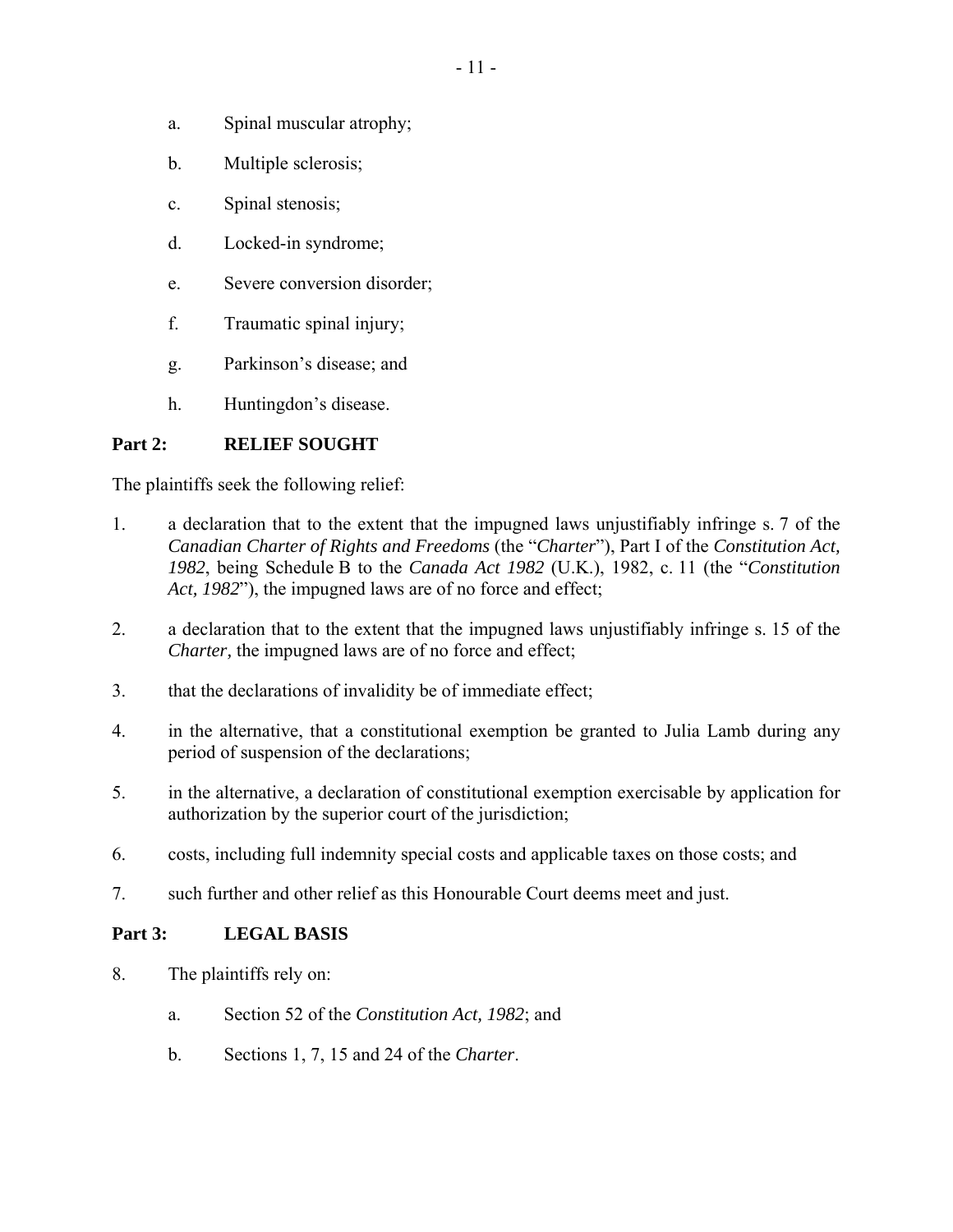#### *Charter***, Section 7**

9. Section 7 of the *Charter* states as follows:

7. Everyone has the right to life, liberty and security of the person and the right not to be deprived thereof except in accordance with the principles of fundamental justice.

#### **Person with a Grievous and Irremediable Medical Condition**

- 10. The right to life is engaged and infringed by state-imposed restrictions that deprive an individual of the right to make and carry out the decision to end one's own life.
- 11. The right to liberty is engaged and infringed by state interference with the right of the individual to a protected sphere of autonomy over decisions of fundamental personal importance. The choice to live or die, and to control the when and how of one's death, are decisions of profound and fundamental personal importance.
- 12. The right to security of the person is engaged and infringed by state-imposed restrictions on the right and ability of an individual to make and act upon decisions concerning his or her own body, to exercise control over matters fundamental to his or her physical, emotional and psychological integrity, and by the resultant impairment to his or her human dignity.
- 13. Canada has, by means of the impugned laws, restricted the ability of individuals with grievous and irremediable medical conditions that may be curable (but only by treatment options unacceptable to the patient), and/or for whom a natural death is not reasonably foreseeable and/or who are not in an advanced state of irreversible decline in capability, to end their intolerable suffering and manage their deaths in a humane and dignified manner by determining, for themselves, the when and how of the experience of death.
- 14. The restrictions imposed under the impugned laws, to the extent that they operate to prohibit access to medical assistance in dying, result in a deprivation of the s. 7 rights of individuals to life, liberty and security of the person.
- 15. Julia and all British Columbians, as represented in this proceeding by the BCCLA, are thus deprived of their s. 7 rights to life, liberty and security of the person.

#### **Principles of Fundamental Justice**

16. The impugned laws are, in the context of medical assistance in dying for individuals with grievous and irremediable medical conditions that cause intolerable suffering but may be curable (but only by treatment options unacceptable to the patient), and/or for whom a natural death is not reasonably foreseeable and/or who are not in an advanced state of irreversible decline in capability, overbroad in that they prohibit more conduct than is necessary to achieve the state objective. Medical assistance in dying services can be sufficiently and effectively regulated to limit their availability to patients who are capable, have a grievous and irremediable medical condition, and genuinely desire death.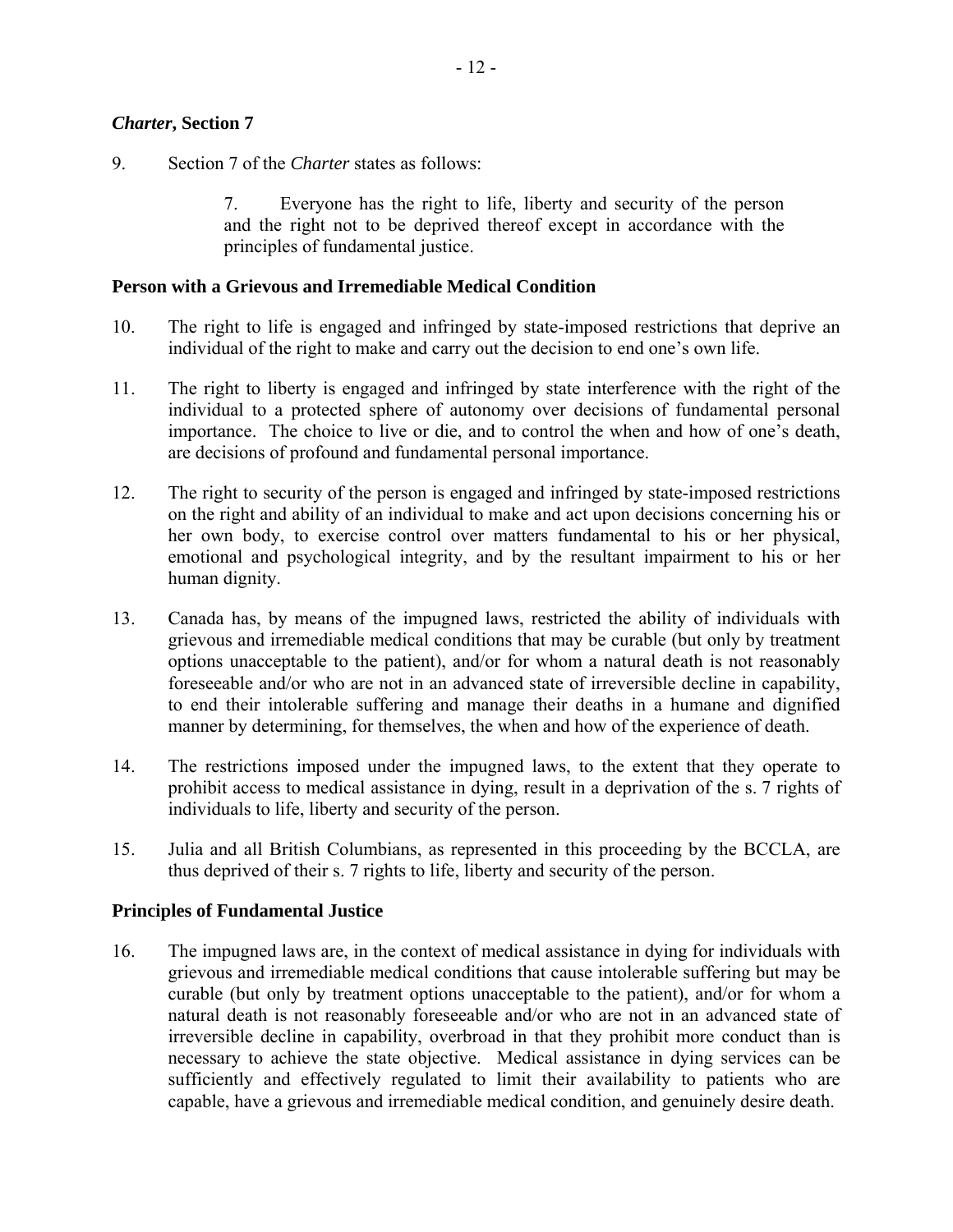17. The impugned laws are, in the context of medical assistance in dying for individuals with grievous and irremediable medical conditions that cause intolerable suffering but may be curable (but only by treatment options unacceptable to the patient), and/or for whom a natural death is not reasonably foreseeable and/or who are not in an advanced state of irreversible decline in capability, grossly disproportionate. The gravity of the infringements on the *Charter* rights of individuals suffering with grievous and irremediable medical conditions that may be curable (but only by treatment options unacceptable to the patient), and/or for whom a natural death is not reasonably foreseeable, and/or who are not in an advanced state of irreversible decline in capability, and who are denied access to medical assistance in dying services by the impugned laws are grossly disproportionate to the benefit and legislative purpose of the laws.

## *Charter***, Section 15**

18. Section 15(1) of the *Charter* reads as follows:

15.(1) Every individual is equal before and under the law and has the right to the equal protection and equal benefit of the law without discrimination and, in particular, without discrimination based on race, national or ethnic origin, colour, religion, sex, age or mental or physical disability.

- 19. The impugned laws infringe the right to equality under s. 15(1).
- 20. The prohibition under the impugned laws creates inequality by:
	- a. Preventing younger persons who have a grievous and irremediable medical condition from accessing a medically assisted death. These people are deprived of the ability to choose a medically assisted death in a lawful death whereas the impugned laws do not have that same effect on older persons with the same grievous and irremediable medical condition.
	- b. Preventing persons unable by reason of material physical disability to end their lives unassisted from having the choice and ability to die when that option is available to other members of the public. Persons unable to act to die without assistance are deprived of the ability to choose and carry out their death in any lawful way, whereas the impugned laws do not have that same effect on persons of requisite physical ability.
- 21. This inequality is imposed on younger persons and/or persons who are materially physically disabled, which are both personal characteristics listed as enumerated grounds of discrimination under s. 15(1).
- 22. This inequality is a burden or disadvantage, as it limits the ability of those subject to the inequality to make and act upon decisions that are fundamental to their lives and persons. This disadvantage perpetuates prejudice and stereotyping about younger individuals and individuals with physical disabilities.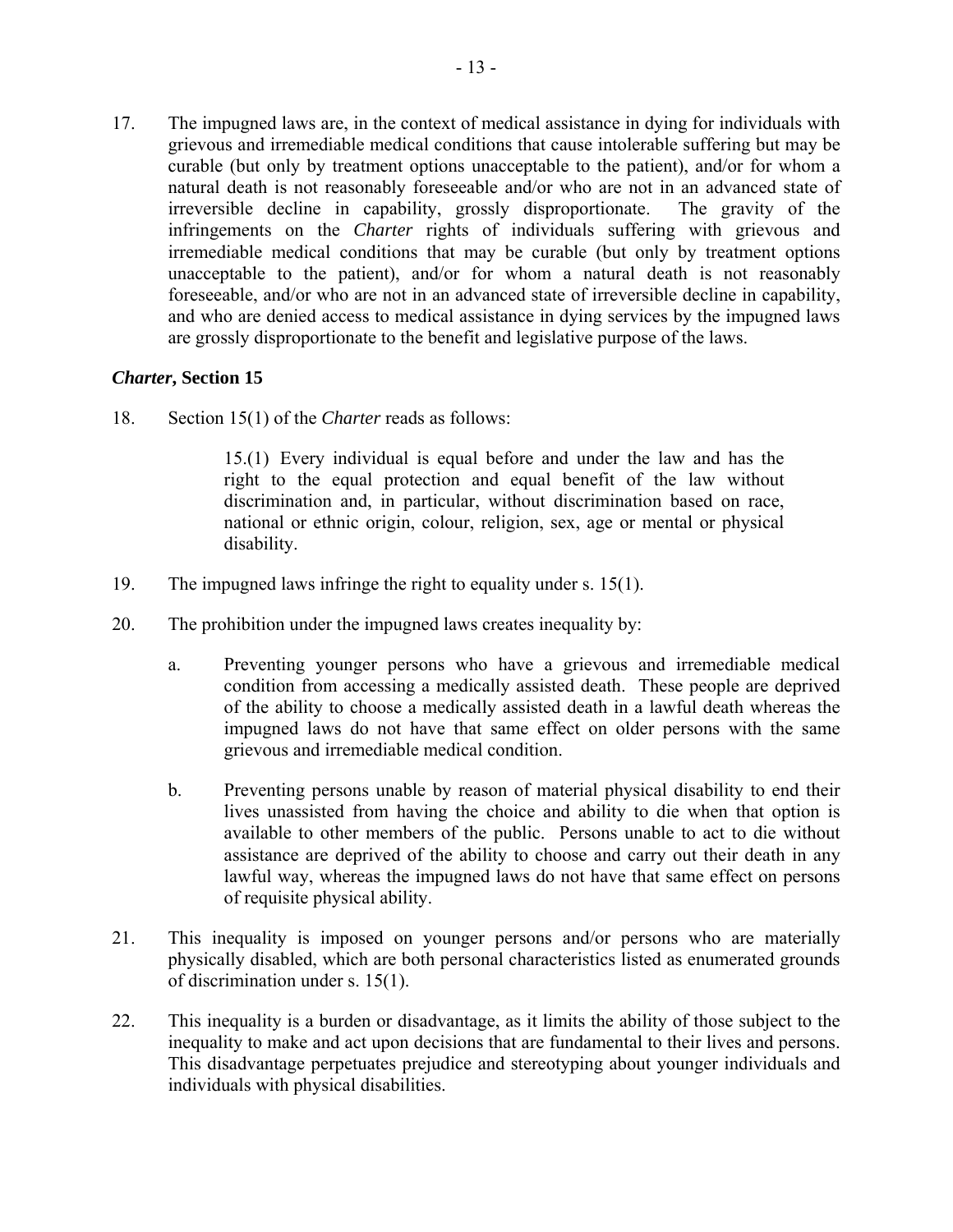- 23. The impugned laws deprive all materially physically disabled British Columbians, as represented in this proceeding by the BCCLA, of their rights to the equal benefit and protection of the law.
- 24. By virtue of her age, the nature of SMA and Julia's physical condition, the impugned laws will, for the same reasons, operate to deprive Julia of the equal protection and benefit of the law.

#### *Charter***, Section 1**

25. Section 1 of the *Charter* reads as follows:

1. The *Canadian Charter of Rights and Freedoms* guarantees the rights and freedoms set out in it subject only to such reasonable limits prescribed by law as can be demonstrably justified in a free and democratic society.

26. The said infringements of s. 7 and s. 15 cannot be justified pursuant to the criteria of s. 1, the burden of proof of which lies on Canada.

| Plaintiff's address for service:         | Farris, Vaughan, Wills & Murphy LLP<br>PO Box 10026, Pacific Centre South<br>25 <sup>th</sup> Floor, 700 West Georgia Street<br>Vancouver BC V7Y 1B3 |
|------------------------------------------|------------------------------------------------------------------------------------------------------------------------------------------------------|
| Fax number address for service (if any): | 604.661.9349                                                                                                                                         |
| E-mail address for service (if any):     | jarrow@farris.com                                                                                                                                    |
| Place of trial:                          | Vancouver, British Columbia                                                                                                                          |
| The address of registry is:              | 800 Smithe Street, Vancouver, BC, V6Z 2C5                                                                                                            |
| Dated: 27 Jun 2016                       | Signature of lawyer for plaintiff                                                                                                                    |

Signature of lawyer for plaintiffs **JOSEPH J. ARVAY, Q.C.** 

Rule 7-1 (1) of the Supreme Court Civil Rules states:

(1) Unless all parties of record consent or the court otherwise orders, each party of record to an action must, within 35 days after the end of the pleading period,

- (a) prepare a list of documents in Form 22 that lists
	- (i) all documents that are or have been in the party's possession or control and that could, if available, be used by any party at trial to prove or disprove a material fact, and
	- (ii) all other documents to which the party intends to refer at trial, and
- (b) serve the list on all parties of record.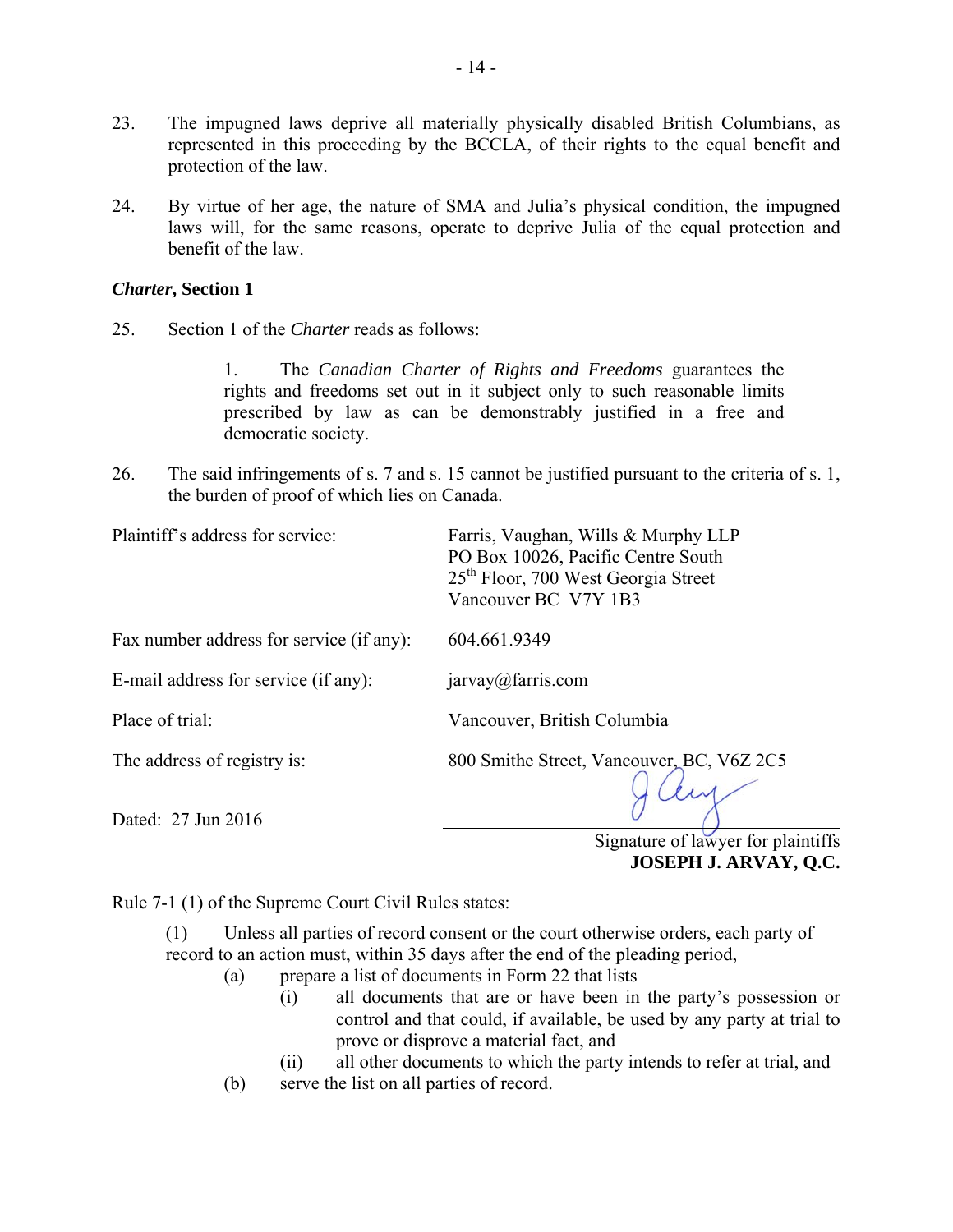# **APPENDIX**

**\_\_\_\_\_\_\_\_\_\_\_\_\_** 

[*The following information is provided for data collection purposes only and is of no legal effect.*]

# Part 1: CONCISE SUMMARY OF NATURE OF CLAIM:

A challenge to the constitutional validity of the provisions of the *Criminal Code*, R.S.C., 1985, c. C-46, that render medical assistance in dying unavailable to various subsets of persons suffering intolerably from grievous and irremediable medical conditions

# **Part 2: THIS CLAIM ARISES FROM THE FOLLOWING:**

[*Check one box below for the case type that best describes this case.*]

A personal injury arising out of:

- 
- a motor vehicle accident
- medical malpractice
- another cause

A dispute concerning:

- contaminated sites
- construction defects
- real property (real estate)
- personal property
- the provision of goods or services or other general commercial matters
- investment losses
- the lending of money
- an employment relationship
- a will or other issues concerning the probate of an estate
- a matter not listed here

 $\times$ 

# **Part 3: THIS CLAIM INVOLVES:**

[*Check all boxes below that apply to this case*]

- a class action
- maritime law
- aboriginal law
- constitutional law
- conflict of laws
- none of the above

do not know

# **Part 4: Enactments relied upon:**

*Canadian Charter of Rights and Freedoms*, Part I of the *Constitution Act, 1982*, being Schedule B to the *Canada Act 1982* (U.K.), 1982, c. 11

*Constitution Act, 1982*, being Schedule B to the *Canada Act 1982* (U.K.), 1982, c. 11